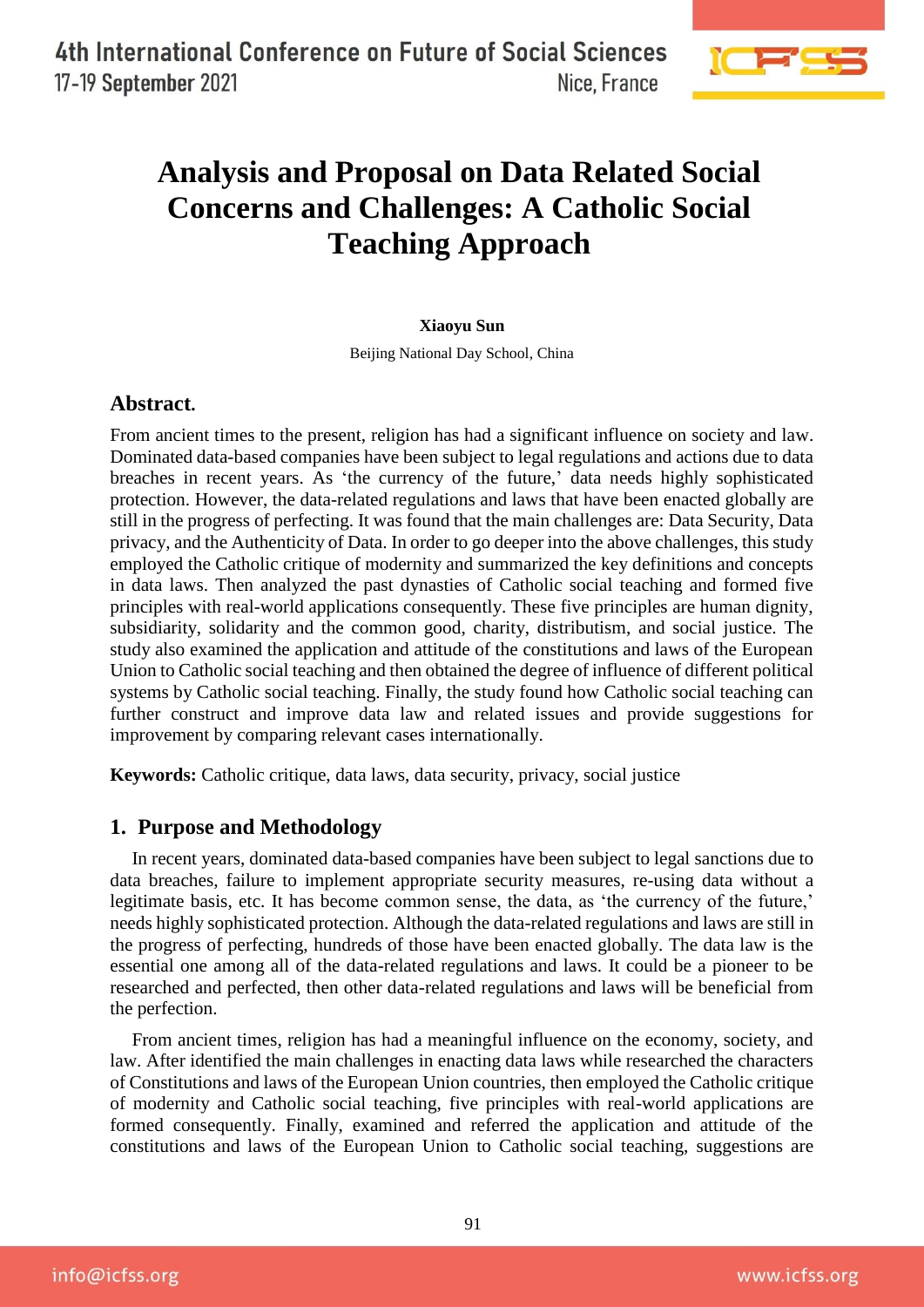

proposed to utilize Catholic social teaching to construct and improve the data law and related issues.

# **2. Findings - Data Security, Data Privacy, and the Authenticity of Data, are identified as three main challenges to the data law**

Data law is the term in general of regulations and laws regulating the relations in the process of collection, storage, analysis, use, dissemination, sharing, transaction and supervision of big data **(Li, 2019)**. It takes privacy, personal information (data) and non-personal information as the main research objects, takes data privacy and security involved in the whole life cycle as the main research content **(He, 2020)**.

Convention for the Protection of Individuals with regard to Automatic Processing of Personal Data, always called as Convention 108 by the industry, released by Council of Europe in 1981, was the first international convention **(Council of Europe, 1981)**. After 37 years, General Data Protection Regulation (GDPR), enacted on May 25th, 2018 in all member states of the European Union, was to harmonize the data privacy laws across Europe. GDPR was the first across boarder data law in the world. It enhanced data protection under law, provided data protection responsibilities and obligations to entities handling personal data and rights to individuals **(Council of the EU, 2018)**. Differenced with Europe, the data law in federal level was not legislated in the United States, it took the free market with industry strong supervision model, the industries formulated the policies or Acts by themselves, such as Gramm-Leach-Bliley Act and Consumer Financial Protection Act in the financial industry, Children's Online Privacy Protection Act (COPPA) for children under 13, Health Insurance Portability and Accountability Act (HIPAA) in healthcare industry, etc. On the contract, Australia launched the first federal regulation, the Privacy Act 1988, which was enacted in 1989, the Act in the states level were legislated too. Triggered by the serious data breaches case of Aadhaar **(Chakrabarti & Sanyal, 2020)**, the India government formally established an Experts Committee to deliberate over a data protection framework in July 2017 under the chairmanship of former judge of the Supreme Court, Justice B.N. Srikrishna. The committee presented its report in July 2018 with Personal Data Protection Bill (Draft), 2018 to fulfill its mission of designing a framework to ensure the digital economy development whilst keep data security and date protected **(Srikrishna, 2018)**.

Hundreds of Acts or Laws related with big data were legislated and enacted globally in past decades, some countries updated the Acts or Laws recently, however, Data Security, Data Privacy, and the Authenticity of Data are still three main challenges to the data law. Data law is the fundamental of other data-related regulations and laws, the main challenges should be specifically addressed.

# **2.1 Data Security**

Protect data from attack has been one of the top priorities for most organizations as you can see how many Chief Information Security Officers (CISOs) have been on board. The honest CISOs cannot say with certainty that they haven't been hit, you can see how data breach is rampant.

## **2.2 Data Privacy**

Data privacy is always a hot topic. There is a hidden risk of infringement of personal privacy. Personal information is facing risks of illegal or unfair collection, transaction and utilization.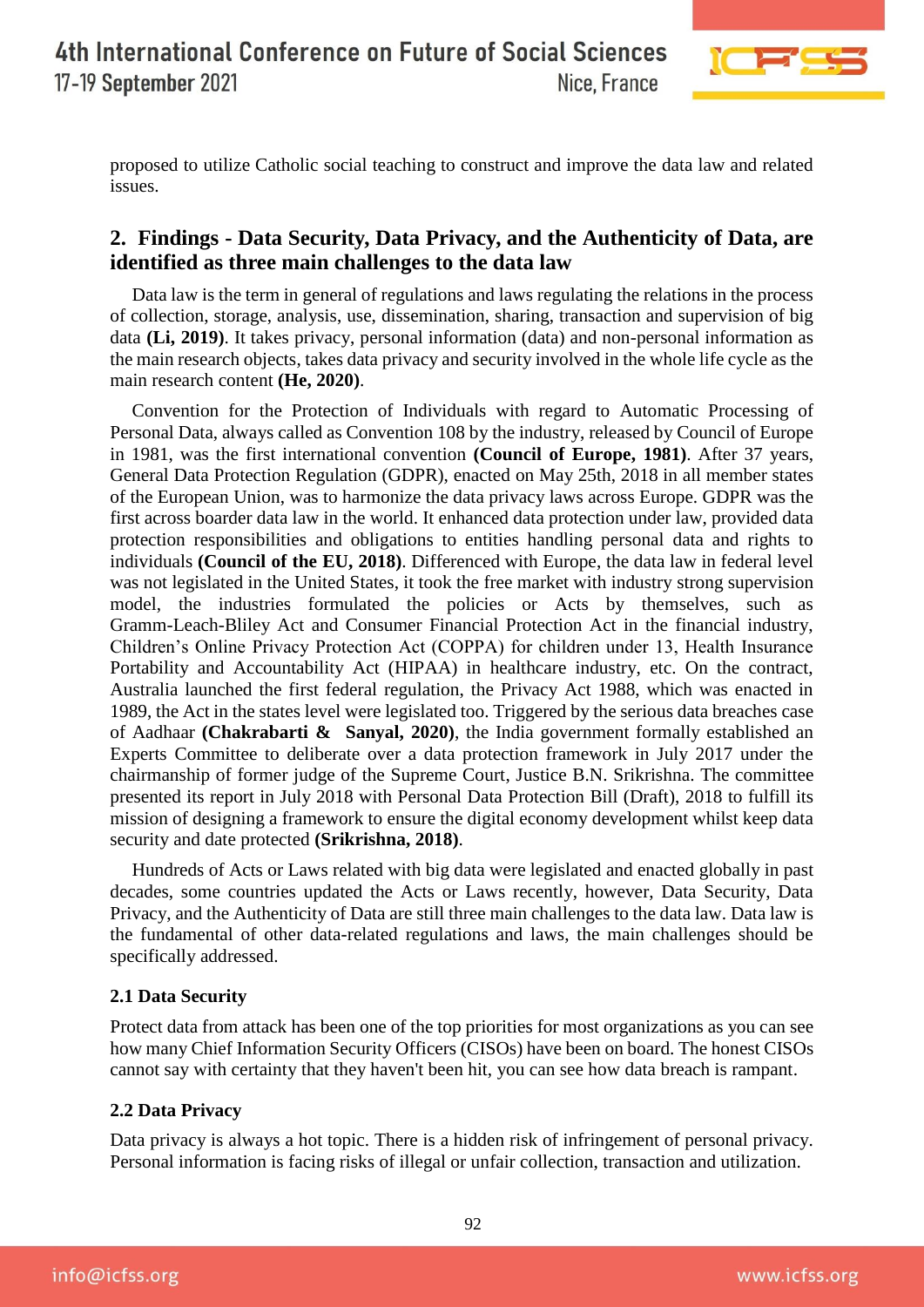

## **2.3 The authenticity of Data**

In the era of data creating significant value, the companies are seduced by huge profits, the officials are tempted by higher achievements in his career, falsify data is a way to facilitate them to achieve their goals easily. It's said that garbage in, garbage out, the authenticity of data and the comprehensiveness of the data source are critical to the big data business.

# **3. Findings - The interaction of law and religion**

Law is not only concepts and rules, is also a kind of relationship among people. Religion has played an important role for individuals, families and societies throughout history. Through the ages, the community of Catholic has actually transformed laws into the instruments of love. First, Catholics help strengthen the diverse types of the laws which hold together peoples of different racial, national and ideological loyalties – not only cover international laws in the traditional sense but also national laws which related with international activities, whether of business, of big data, of artificial intelligence, or of any other kinds. Secondly, if the law is excessive secularization then need be redressed. Catholics have the duties to influence legal development and legislations to make sure the law teaches religious truth.

# **4. Findings - Five principles formed by analyzing the past dynasties of Catholic social teaching**

The Pontifical Academy for Life presented and promoted 'Rome Call for AI Ethics' on February 28, 2020, had Brad Smith (the President of Microsoft), John Kelly III (the Vice President of IBM), Qu Dongju (the Director-General of the Food and Agriculture Organization of the United Nations (FAO)) and Paola Pisano (the Minister for Innovation of the Italian Government) as first signatories. This event did not only show the Catholic Church is always keen to the high tech like artificial intelligence and big data, but also show its influential power. So it's important to employ the Catholic critique of modernity, and analyze the past dynasties of Catholic social teaching, then identify the principles with real-world applications.

From the end of the nineteenth century, the Catholic Church has developed corpora of social teaching based on Scripture and Church Tradition and set forth in a body of texts, in particular, circular letters or social 'encyclicals' authored by the popes from Leo XIII (1878-1903). The Catholic Church views itself as competent to guide the spiritual and moral aspects of economic and political policies as those policies impact the good of human beings, made in the image of God **(Fischer, 2009)**. The first encyclical, *Rerum Novarum* (1891), deliberated the Industrial Revolution cause social change so that focused on plights of workers **(POPE LEO XIII, 1891)**. Since then, the Catholic Church has responded to lots of other civil, economic, social, and political issues, including the development of big data and resulting ethical issues **(Pontifical Social Communications Council, 2002)**.

Usually abbreviated as CST, Catholic social teaching is a Catholic doctrine on the common good in society and matters of human dignity. CST has been trying to determine a balance between concerns to the wider society, including the poorest and weakest, and respects for human liberties, including subsidiarity and private property rights **(Fischer, 2009)**.

Rooted in Scripture and articulated through written documents, Modern Catholic Social Teaching evolves over time to response the challenges of the day. There are several key themes which are principles of CST and are at the heart of the Catholic social tradition.

info@icfss.org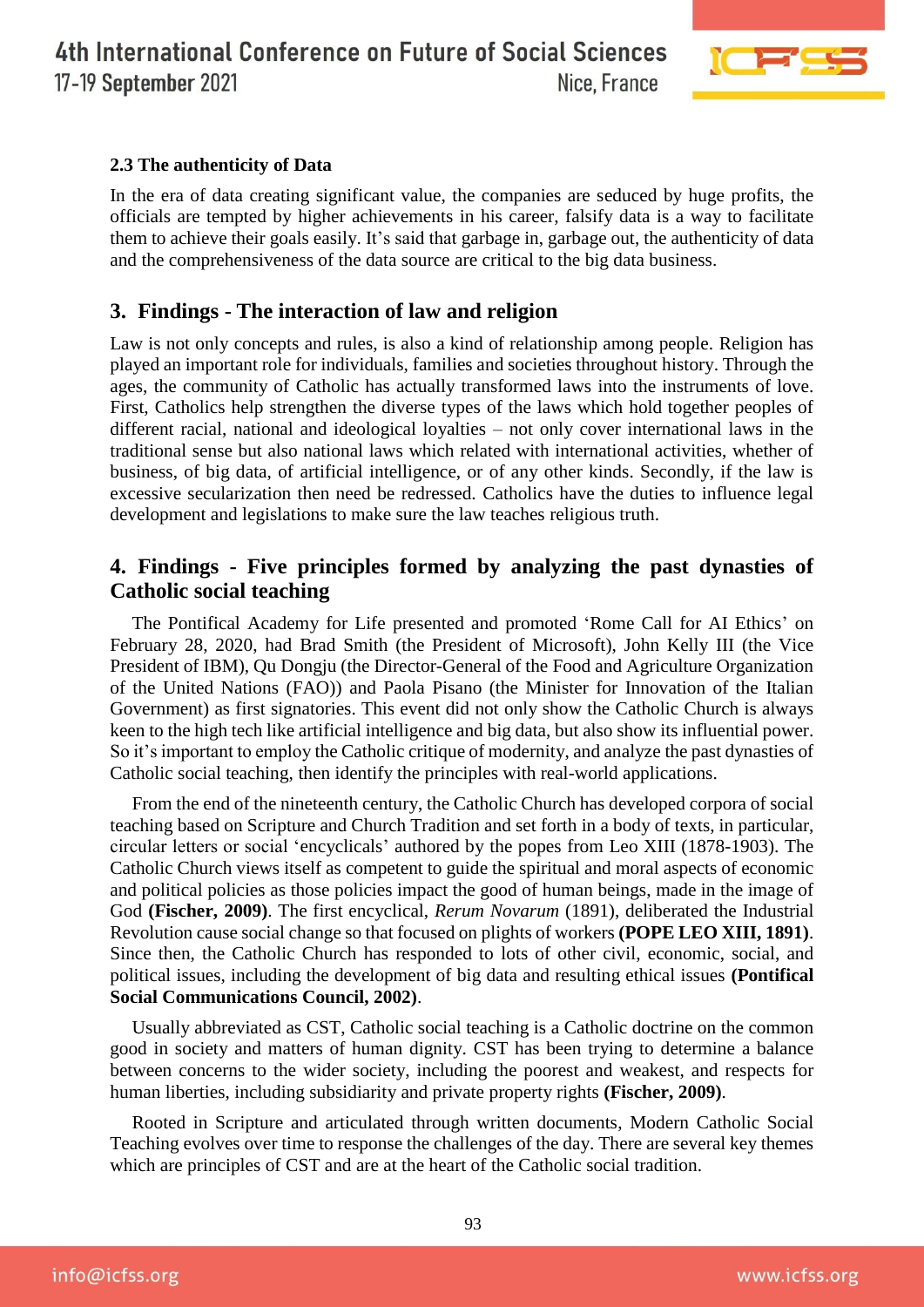

#### **4.1 Human dignity**

Human dignity is one of the principles of Catholic social thought. Everyone has the right to own his own property, property ownership is an aspect of human dignity principles. CST certainly confirms ownership of both intellectual and real property. The Catholic Church teaches that private ownership is a natural right. CST has emphasized that the rule of law is essential in upholding the fundamental value of human dignity, but has also warned the rule of law itself may not always be sufficient to adequately protect human dignity **(Miglior, 2008)**. The law is a social instrument for cultivating fundamental social and cultural values. If legal norms deviate from basic values, human dignity will no longer be safeguarded by the law **(Fischer, 2009)**.

Constitutions of most Member States of EU proclaimed the principles of nondiscrimination rooted in catholic. Most of them do it in an overt way: all citizens have equal social dignity and everyone is lawfully equal, without distinction of sex, language, race, political opinion, religion, personal and social conditions.

Other Constitutions have similar provisions, for instance, Article 1 of the French Constitution and the Preamble to the 1946 Constitution, Articles of Irish and Spanish Constitution.

#### **4.2 Subsidiarity**

Using Beabout's etymology, the subsidiarity means that higher social units shall sit behind the lower social units to provide support and help when needed **(Beabout, 2004)**. Another explanation is that subsidiarity actually indicates "to 'seat' ('sid') the service down ('sub') to the needs for the service as is feasible". Both explanations declare a hermeneutic of subsidiarity, it means that the responsibilities and action rights of upper-level social units are premised on their support and delegation to lower-level units **(Hehir, 1998)**.

The nature of European unified into a Federation is associated with pursuing peace, justice and freedom which created a monolith rooted in the principles like personalism, subsidiarity, pluralism, and solidarism. A Catholic Europe, a decentralized federation rooted in the CST principle of subsidiarity, was tried to be built. Directed by the principle, the image of European federalism is being based on Catholic social theory.

#### **4.3 Solidarity and the common good**

Solidarity is commit to the common good, not just vague sympathy or superficial distress for the misfortune of others. Solidarity derives from faith, it is fundamental of the Catholic view of society and political organization. Everyone is collectively and individually related to and dependent on all humanity. Solidarity, which is required for social prosperity, is a true community which brings together people with different backgrounds to support and help each another, upheld by social institutions and laws according to fundamental values **(POPE JOHN PAUL II, 1987**). The Government has the duty to support basic unifying principles which will foster solidarity. The citizen also has the equivalent duty to work with the government to foster solidarity **(Fischer, 2009)**.

The Catholic Church works as the guardian and interpreter, no more powerful intermediary than religion which could draw the rich and the working class together by reminding them with their respective duties, specially the duty of justice. The efficiency of the Catholic Church is multifaceted and amazing in preventing the conflicts or eradicating them.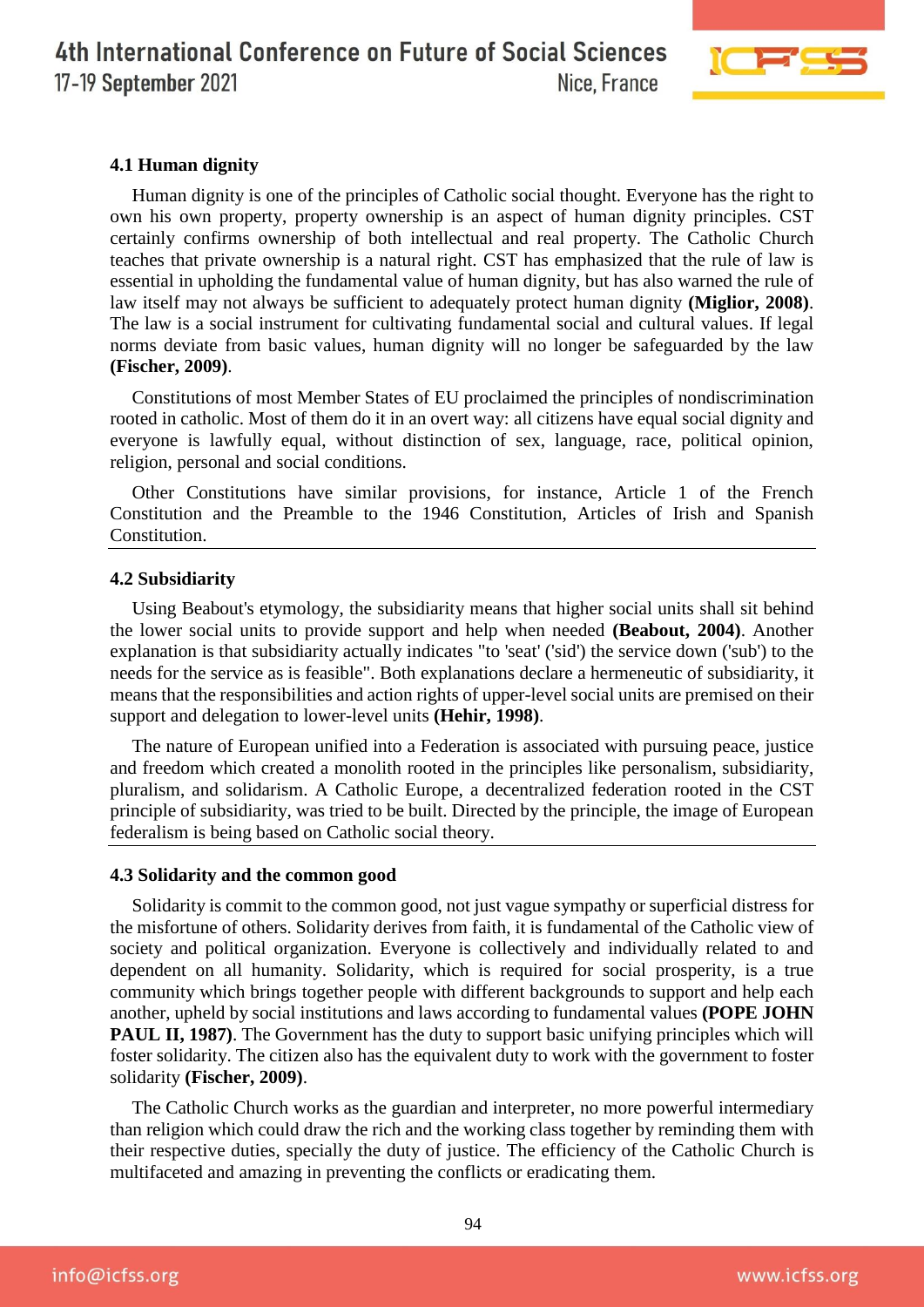

Overviewed the constitutional clauses in the EU Member States, solidarity and the common good is the common language cross border. It is obvious that by maintaining a strict neutrality both with regard to individual religious denominations and to philosophical orientations and rationalist, the EU implements its commitment to deepening the solidarity between the peoples of member states, 'while respecting their history, their culture and their traditions', as stated in the Preamble of Treaty on the European Union (TEU) **(Arnaiz et al., 2013)**.

## **4.4 Charity**

The Catholic Church indicated that 'Charity is at the heart of the Church' in Caritas in *veritate*. Based on the teaching of Jesus, every commitment and responsibility expounded by the doctrine is stemmed from charity which is the compound of the whole Law. It is the principle not only of micro-relationships, but also of family members, friends, and classmates or within small groups.

State-church(es) relations in Europe affect a variety of public intervention, religious charitable involvement in the activities such as education, social assistance and health that have become the object of welfare public policies **(Arnaiz et al., 2013)**. It is fair to agree that the constitutional settlement of religious issues seems to be quite rely on religious historical origins and development.

#### **4.5 Distributism and social justice**

Distributism is a school of social thought and economic developed by Catholic ideologists G.K. Chesterton and Hilaire Belloc which holds that social and economic structures should facilitate social justice, which is best served through an extensive distribution of ownership. In brief, distributism makes it possible for the most extensive numbers to acquire expertise and then join in the circle of exchange, as well as to develop their skills to fully utilize their resources and capacities **(Abel, 2014)**. When impossible for a small group of people to snatch the legislature or to impose economic, social, and political norms in its favor.

The government should allot the appropriate attention to social justice, the justness of the distribution of productive property and wealth should be guided by regulations and laws **(Devine, 1977)**.

# **5. Solutions**

#### **5.1 Utilize five principles to construct and improve Data Security issue in the data law**

Data Security is a major challenge to the data law. When data security is talked about, the three major subjects of data security must be touched, the government, the organizations who utilize the data, the individuals who are the primary owners of the data. The government is always committed to protecting human rights offline and online, promoting a reliable, interoperable, secure, and open Internet, and supporting a vibrant digital economy. Hundreds of Executive Order (E.O.), regulations, Acts and laws have been enacted in countries, to enable the country to take effective steps to protect data securities, to provide criteria to identify software applications that might compose unacceptable risks, to develop further options for protecting data security and addressing the potential threat from the connected software applications. However, the national securities are always the top concerns than the benefits of organizations and individuals when the legislative institutions issue the law related with data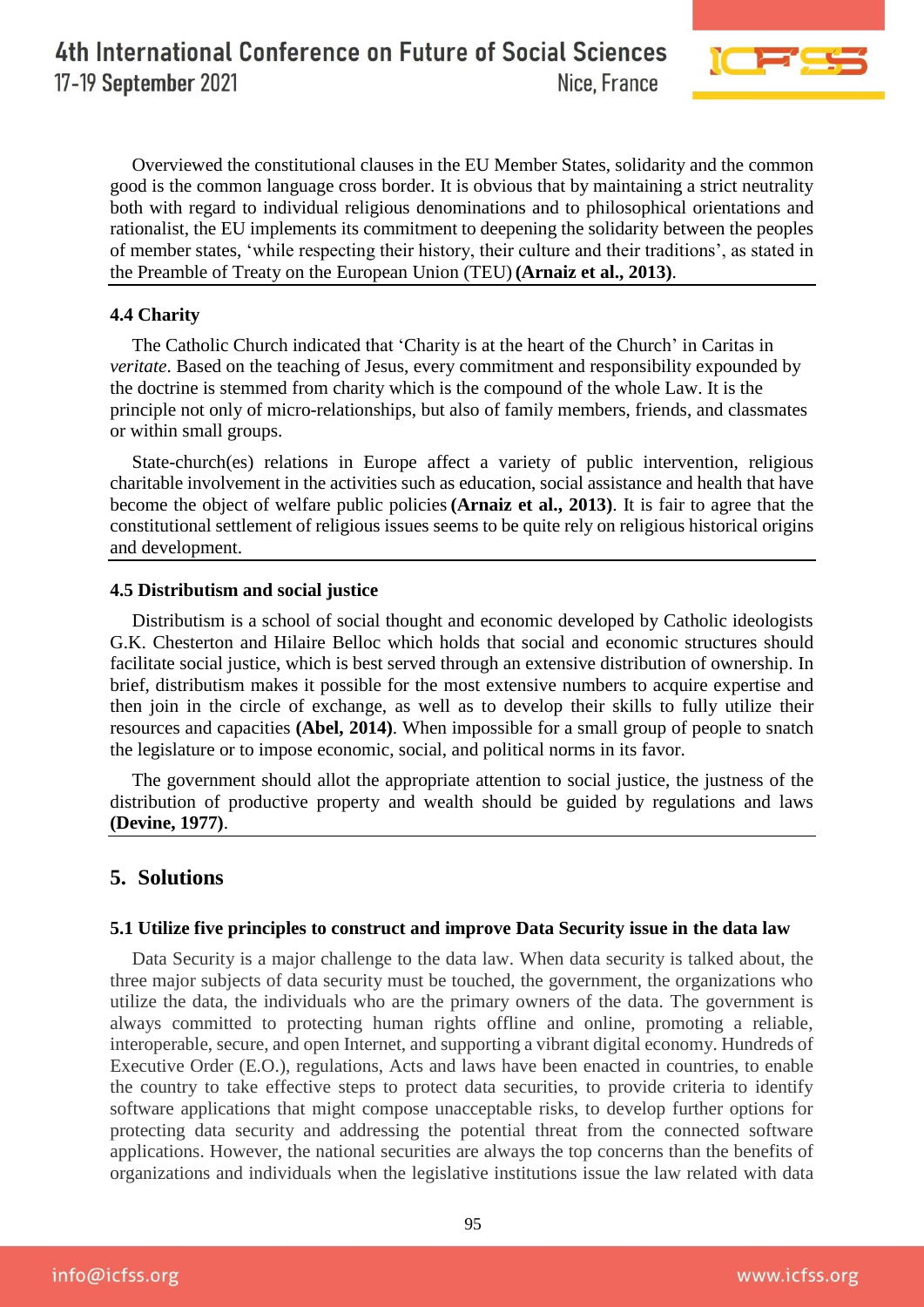

security. The organizations, may have the legal workers in house, closely pay attention to the relevant legislative developments, may lobby the legislative institution for organizations' benefits. The individuals, who are the primary owners of the data, are the weakest among three subjects, their voices are weakest to legislate, their benefits maybe the latest to be considered in the process of legislation. To balance the benefits of Data Security among government, organizations and individuals, the five principles of Catholic social teaching play a significant role, are utilized to construct and improve Data Security issue in the data law.

## **5.1.1 Based on the principle of human dignity, suggest to provide the perspective of third party by the Catholic**

The data law should bring confidence rather than resistance to the organizations operating in accordance with laws and regulations. The clear provisions of the data law will facilitate the excellent organizations to create certain competitive threshold, as well as effectively prevent the effect of 'bad money drives out good', enable law-abiding and compliant organizations to catch opportunities in the market more accurately and effectively. However, there is not the channel for the organizations appealing against government agencies' data security review decisions, the appealing roadmap is unclear whether the organizations may raise an objection on reasonable grounds if failing the review.

CST has emphasized that the rule of law is essential in upholding the fundamental value of human dignity, but has also warned the rule of law itself may not always be sufficient to adequately protect human dignity. To maintain the dignity and protect the rights of businessmen and organizations, the Catholic Data Security Review Committees could be established as the places for the organizations appealing against government agencies' review decisions, the committees could provide the perspective of third party to facilitate the organizations and the government agencies reach the consensus.

# **5.1.2 Based on the principle of subsidiarity, suggest to graded manage Data Security**

The subsidiarity means that higher social units shall sit behind the lower social units to provide support and help when needed. It guides the data law could segment the data by importance and then manage the data security by grade. According to the importance of data in economic and social development and the risks to public interests, national security or the legitimate rights and interests of individuals and organizations in case of disclosure, destruction, tampering, illegal acquisition and utilization, data shall be managed by classification of importance. Data related to national security, the lifeblood of the national economy, important people's livelihood and major public interests are belong to the national core data, the strict management should be implemented. For instance, automobile data could be segmented by importance. The vehicle flow data in important and sensitive areas such as military administrative zones, national defense industries and other places involving national secrets, those data security shall be managed by the state. The security of the data related with automobile charging network, vehicle types on the road, driving habits etc. could be managed by organizations. The data law could claim that States have the responsibility and right to ensure the security of important data bearing on their public security, economic security, social stability and national security, while empower the industry associations to propose the rule of graded management in data security for legislative institution ratifing and then come into force.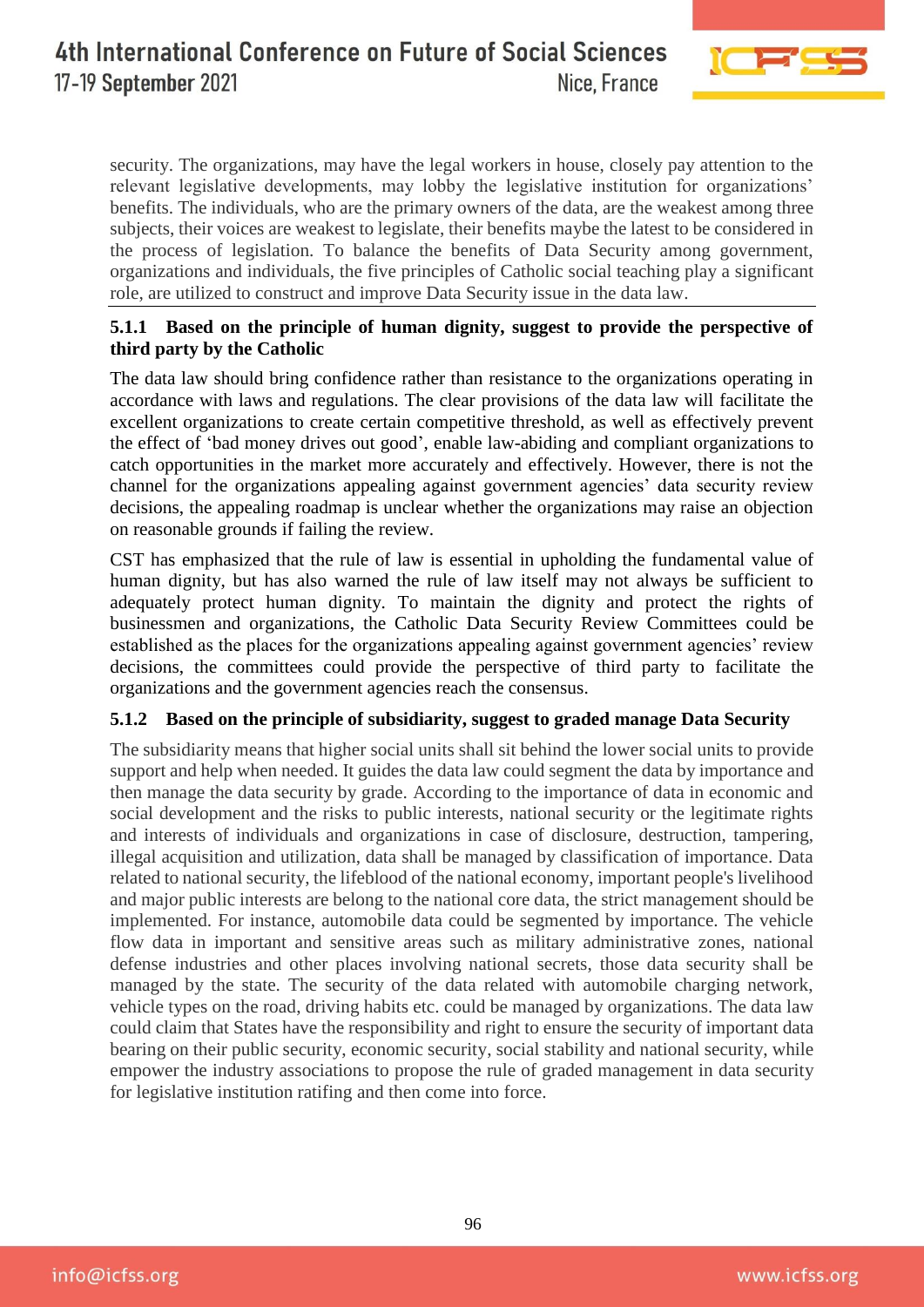

# **5.1.3 Based on the principle of solidarity and the common good, suggest to present and promote the Global Initiatives by the Catholic**

The world-wide well known data scientist Viktor Mayer-Schönberger always says that Big Data changes the face of everything from scientific discovery and product development, to human learning and transportation, health care, retail, marketing and finance. Digitalization is transforming every aspect of the economies and societies, data is becoming an important source of economic growth, and its effective utilization shall contribute to the social well-being in all countries. As a key element of digital technology, the aggregation and explosive growth of data, has played a critical role in reshaping people's lives and facilitating innovative development, bearing on security, social and economic development of States. However, in recent years, data sharing and data security has become a new topic of international confliction, competition and cooperation. Some countries insist data is about national sovereignty, the efforts of international cooperation in the field of big data have been frequently frustrated. In G20 Osaka Summit 2019, India refused to join in the talk about Osaka Declaration on Digital Economy **(G20, 2019)**, because of its position of data localization against globalization, while Indonesia and South Africa expressed opposition to cross-border data flow and agreed with the value of data localization, refused to sign the Declaration. It showed the risks of fragmentation of data cooperation among countries in the world. The Ministry of Foreign Affairs of the People's Republic of China, declared Global Initiative on Data Security on September 8<sup>th</sup>, 2020, underscored states should handle data security in a comprehensive, objective and evidence-based manner, and maintain an open, secure and stable supply chain of global ICT products and services **(FMPRC, 2020)**.

The Catholic has a far-reaching influence on the world. The Pontifical Academy for Life promoted 'Rome Call for AI Ethics', governments, international organizations, ICT companies, technology communities responded positively.

Solidarity is commit to the common good. Under the principle of solidarity and the common good, the Catholic could present the Global Initiatives to call on all States to put equal emphasis on development and data security, and take a balanced approach to technological progress, economic development and protection of public interests and national security, request governments, international organizations, civil organizations, ICT companies, technology communities, individuals and all other stakeholders to make concerted efforts to promote data security under the principle of joint contribution, extensive consultation and shared benefits.

# **5.1.4 Based on the principle of charity, suggest to establish the Catholic Data Security Review Committees**

The establishment, composition, procedure design, and other aspects of the cyber security and data security review regime vary from country to country. Currently, the security reviews in many countries are mostly led by the communications department, but there are also examples of multi-department joint review. For instance, the national security review in the US is undertaken by the Committee on Foreign Investment, which is composed of nine departments including Department of the Treasury and Department of Justice, and is responsible for organizing investigations. Similarly, the security review in Russia is led by the Ministry of Industry and Trade, who will consult with the Federal Security Bureau and the Committee of State Security for decision review and assessment **(CAC, 2015)**. Although the review system is there, the government has the pressure of economic development of the country, the organizations are driven by performances and profits, either the security review by government agencies, or self-review by organizations, may be bias, the benefits and interests of individuals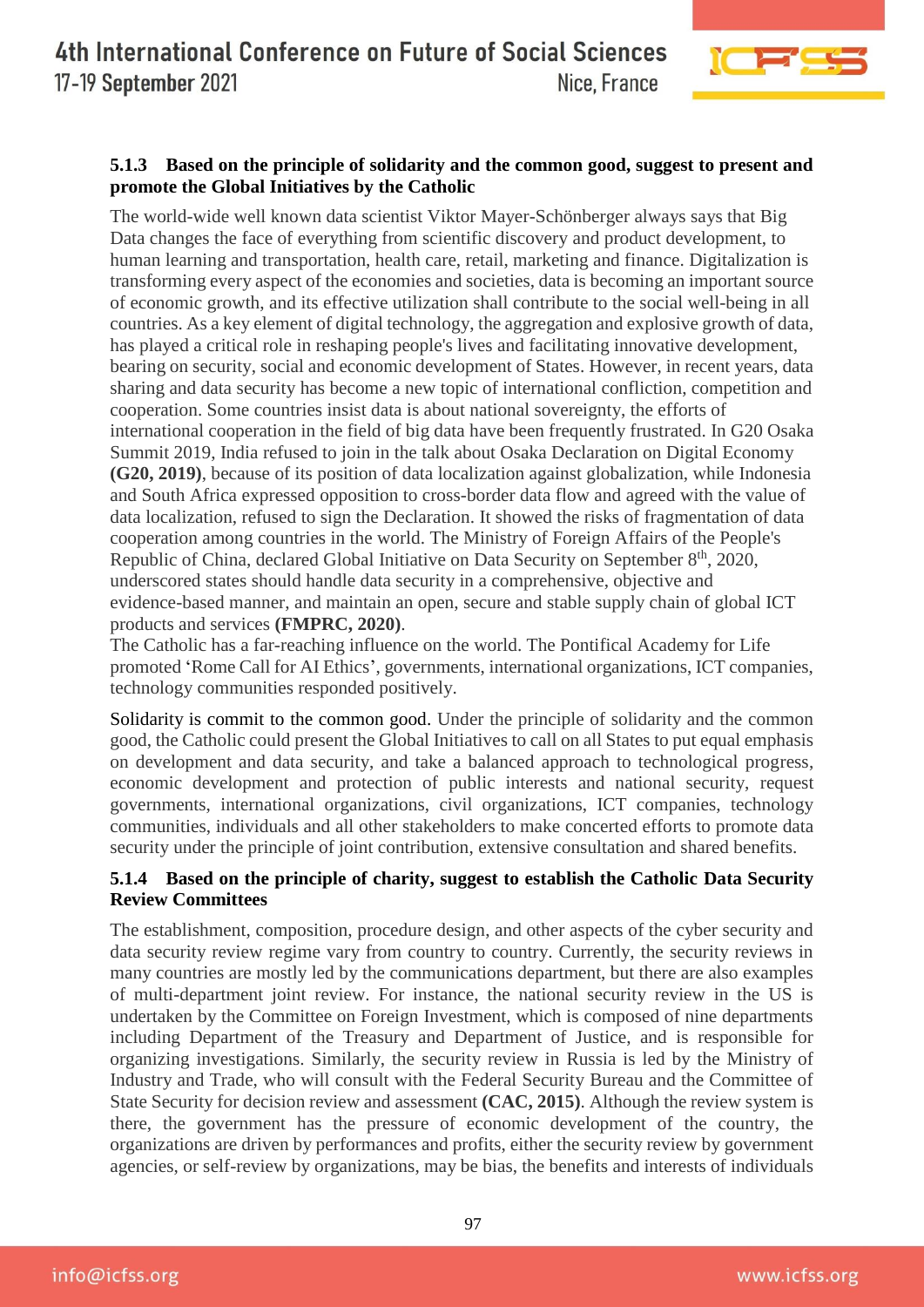

may be ignored. Data security reviewed by third party other than government agencies and organizations could overcome the potential bias.

According to the teaching of Jesus, each commitment and responsibility expounded by the doctrine is stemmed from charity which is the compound of the whole Law. Recommended to establish the Data Security Review Committees by the Catholic. The organizations assess data security of its project first, then pass to the Catholic Data Security Review Committees to review from the ethics perspective and identify it individual interests is damaged, the Committees have the power to reject the project, mandate to revise, agree to submit for government agencies' review. The government agencies will not review the projects without the endorsement of the Catholic Data Security Review Committees.

## **5.1.5 Based on the principle of distributism and social justice, suggest to organize the regular forum to train government personnel by the Catholic**

The government agency and its personnel are legally bound by the general confidentiality obligations prohibiting them from using the data, information and insights obtained from the data security review process for other purposes. The data law itself may not clarify and refine the scope of the confidentiality obligations of the government agencies and its personnel. To be specific, the government agencies and its personnel are obliged to keep the intellectual property information, the business secrets, and other non-public information confidential, comprehensively protect the interests and rights of organizations.

Social justice is the moral foundation of good governance. The government agencies and its personnels are required a sense of social justice, as their roles and positions invest them with the rights and obligations to influence policy and make value-laden choices that enable the organizations create wealth and the individuals to lead fulfilling lives **(Abel, 2014)**. The Catholic Data Security Review Committees could take the role to organize the regular forums for the government agencies and its personnel who take in charge of data security review, to facilitate them allot proper attention to social justice.

# **5.2 Utilize the principles of solidarity and the common good, charity, distributism and social justice to construct and improve Data Privacy issue in the data law**

## **5.2.1 Based on the principle of solidarity and the common good, suggest to present and promote the Global Initiatives by the Catholic**

The network has the openness and borderless nature, in the era of big data countries have closer ties and more complex social problems. Different countries will be involved in the protection of the rights to data privacy, the data laws of various countries will be involved in the jurisdiction of cases, legal application etc.

For the solidarity and the common good of human beings, the personal data should be shared between countries according certain rule and norms. The Catholic could present the Global Initiatives to call on all states should explore the international situation and formulate clearer and more forward-looking detailed standards to better protect its citizens personal privacy all over the world, whilst all states should strengthen exchanges and cooperation with other states on the protection of data privacy, urge all states actively join in international treaties or international organizations to protect data privacy to meet the requirements of protecting data privacy in the era of big data.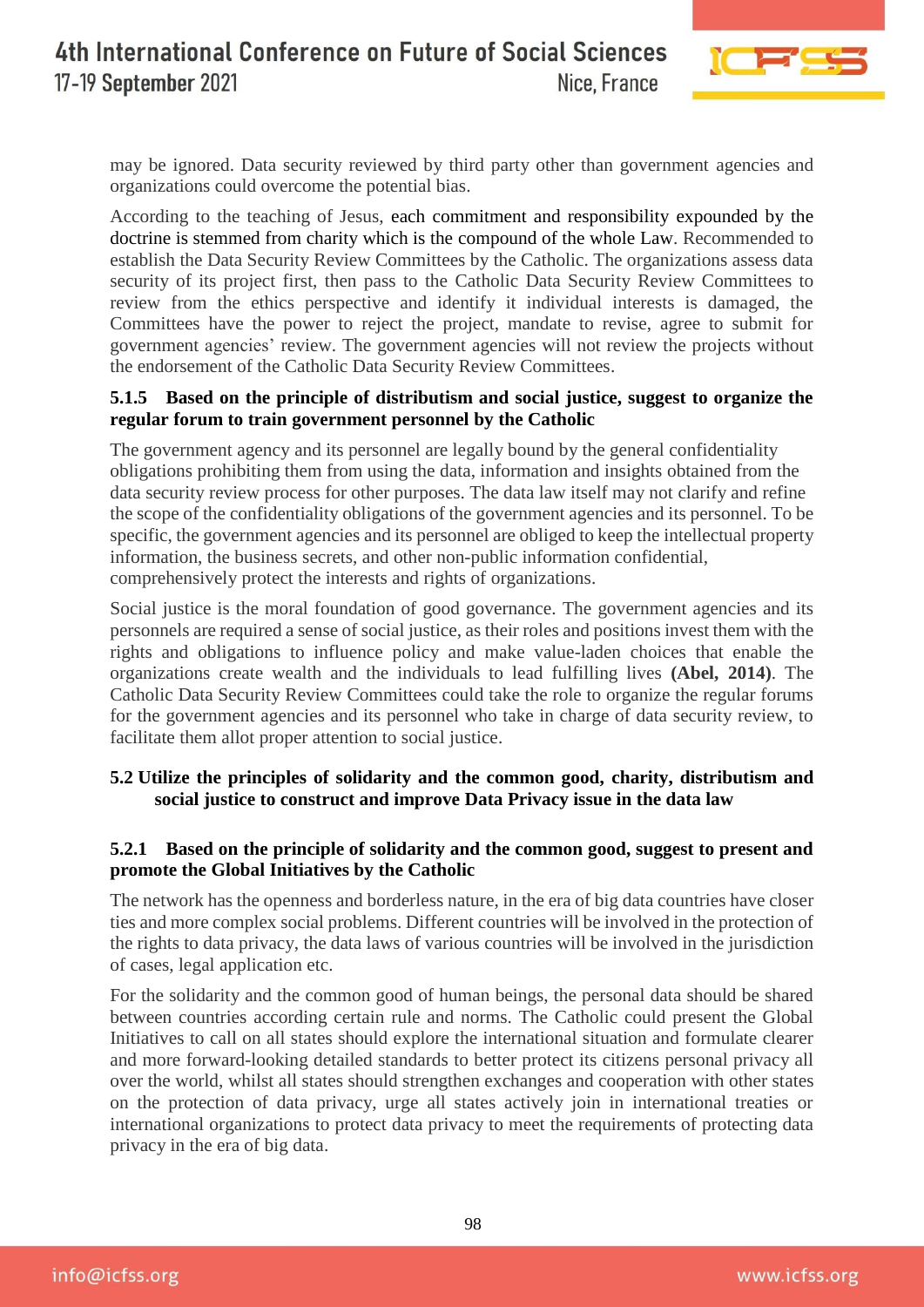

# **5.2.2 Based on the principle of charity, suggest to combine the industry self-discipline norms with data law to protect data privacy**

While the individuals enjoy the personalized and considerate services provided by big data, the industries and enterprises also enjoy the huge profits brought by big data. The enterprises handled data privacy information do not have unified standards for supervising privacy data. The rapid development of the network makes all kinds of new tortious conduct emerge one after another, the privacy data could be illegally traded after being arbitrarily collected and utilized by some profiteers, resulting in data breaches. However, the lag of the data law determines that it is unrealistic to solve it completely by legal.

Nowadays, the individuals share personal data in good faith for technological progress, social development and economic growth, organizations should have self-discipline and properly manage personal privacy in good faith, which is the principle of charity. Industry self-discipline refers to the formulation of rules and regulations by industry associations to regulate organizations' behavior. The industry self-discipline has great advantages in data privacy management as there are great differences in dealing with data privacy in different fields and industries. As the complementary of data law, the industry self-discipline could strengthen the education and behavior supervision of staff, ensure that relevant managers at different levels master the corresponding range of privacy data and information, and standardize the process of data privacy management. By combining the industry self-discipline norms with data law, the data privacy can be truly protected from damage.

# **5.2.3 Based on the principle of distributism and social justice, suggest to update the criminal law, civil law and administrative law to keep pace with data law**

The establishment of data law reflects the obligations of data processors and the rights of citizens in the process of collection, storage, analysis, use, dissemination, sharing, transaction and supervision of big data. As a special law, the data law can not cover the scope of criminal law, civil law, administrative law. To reflect social justice, the laws in those areas need be updated to keep pace with data law in the era of big data. For instance, in the area of criminal law, it is particularly important to clearly define criminal offences and criminal penalties in the case of data privacy. A large number of cases of violations of the right to data privacy in the real world, therefore, it is urgent to determine the relationship between the rights, obligations and responsibilities of citizens and data processors in the civil law. The administrative law should stipulate the administrative responsibility and relief measures when the data privacy is infringed by the government agencies.

## **5.3 Utilize the principles of human dignity and subsidiarity to construct and improve the Authenticity of Data issue in the data law**

To create economic and social value, the Authenticity of Data is the base of big data and the related business. Therefore, the owners of the data and the data processors in the enterprises play an essential role in the Authenticity of Data.

Refer to the principle of subsidiarity, each group needs to take their responsibilities and obligations, so the endorsement of the authenticity of data by each group is recommended to become the prerequisite for the contract validation or processing to the next step in the big data business. For instance, the claim of the Authenticity of Data must be endorsed by each party before the contract is signed and valid.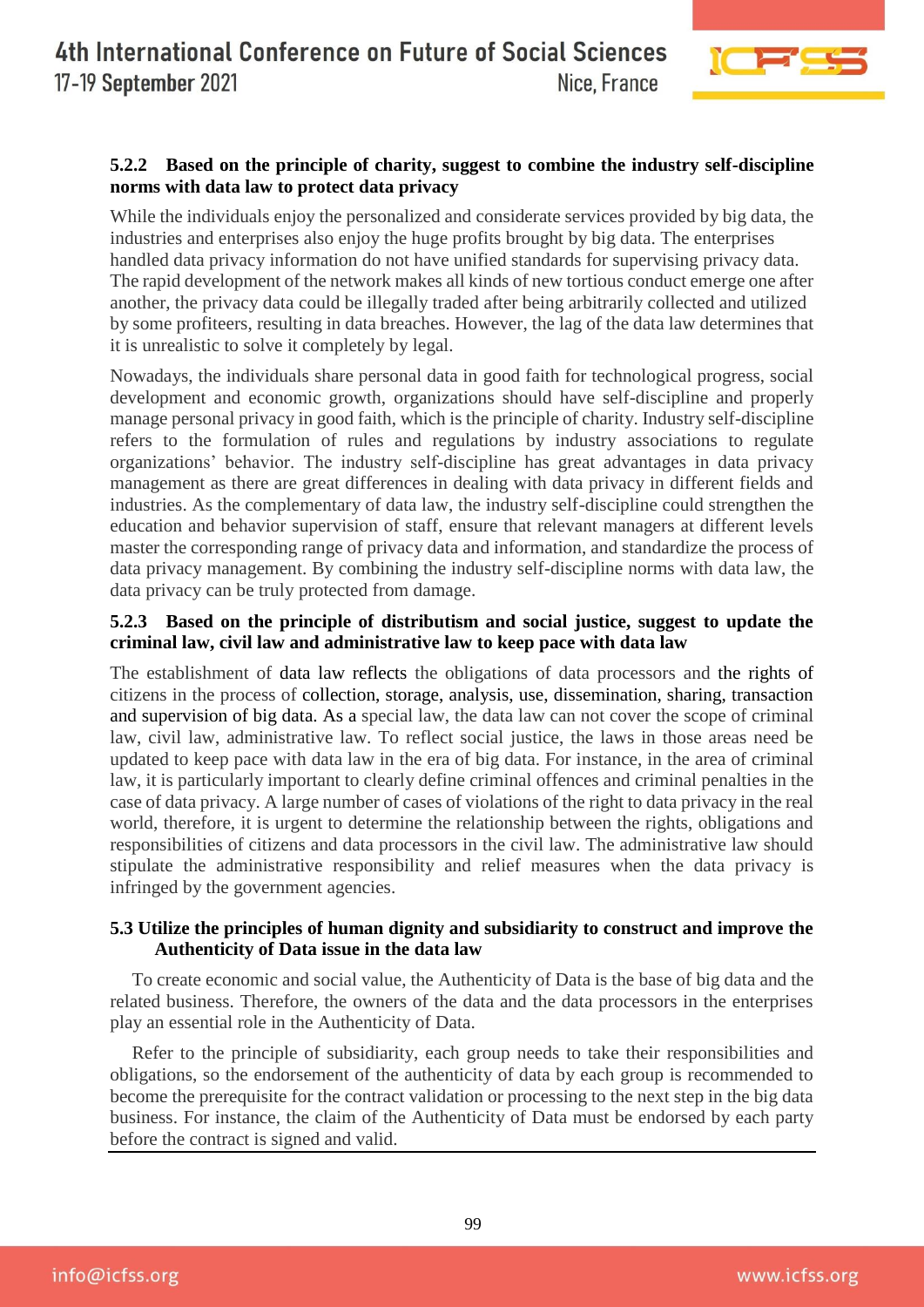#### 4th International Conference on Future of Social Sciences 17-19 September 2021 Nice, France



Refer to the principle of human dignity, the owners of the data and the data processors in the organizations could be encouraged to become more self-discipline and well-behaved in the process of data management. Furthermore, the Catholic could present the Global Initiatives to call on the people to keep the authenticity of data.

# **6. Conclusions**

Data Security, Data Privacy, and the Authenticity of Data are identified as three main challenges to the data-related regulations and laws. In addition, human dignity, subsidiarity, solidarity and the common good, charity, distributism and social justice are five principles formed by analyzing Catholic social teaching. Guided by analysizing and utilizing the principles to overcome three main challenges to data law, then provide suggestions to construct further and improve data law and related issues.

As a summary, first, from a legal perspective, the graded management of data security is recommended to be inserted into the provision of data law, while the criminal law, civil law, and administrative law should be updated to keep pace with data law in the era of big data. Secondly, industry associations should consider establishing the industry self-discipline norm as complementary of data law from an industry perspective. Thirdly, the Catholic has a far-reaching influence on the world, the Catholic could present the Global Initiative to call on Data Security, Data Privacy, and the Authenticity of Data, the Catholic Data Security Review Committees could be established as the third party to coordinate among individuals, organizations, and governments. Furthermore, business partners' endorsement of the Authenticity of Data is advised to become the prerequisite for the contract validation or processing to the next step in the big data business.

# **References**

- Abel C. (December 2014). How Public Administration Might Be Informed by Catholic Social Theory. [Online]. Available: https://doi.org/10.2753/ATP1084-1806360402
- Arnaiz A., Perez A., Iglesias M., Toniatti R. (February 2013). Religious Practice and Observance in the EU Member States. [Online]. pp. 33-38. Available: http://hdl.handle.net/11572/34337
- Beabout G. (2004). Challenges to Using the Principle of Subsidiarity for Environmental Policy, *William and Mary Environmental Policy Review* 28 (2004), pp. 226.
- CAC. (April 2015). Security Review Mechanism of Different Countries and Case Analysis. [Online]. Available: [http://www.cac.gov.cn/2015-04/17/c\\_1114990146.htm](http://www.cac.gov.cn/2015-04/17/c_1114990146.htm)
- Chakrabarti R. and Sanyal K. (2020). Towards a 'Responsible AI': Can India Take the Lead? *South Asia Economic Journal*, 21(1), pp. 158–177.
- Council of Europe. (January 1981). Convention for the Protection of Individuals with regard to Automatic Processing of Personal Data (Convention 108). [Online]. Available: <https://www.coe.int/en/web/data-protection/convention108-and-protocol>
- Council of the EU. (May 2018). General Data Protection Regulation Became Applicable. [Online]. Available:<http://merlin.obs.coe.int/article/8270>
- Devine D. (1977). Adam Smith and the problem of justice in capitalist society. *Journal of Legal Studies*, 6, pp. 399–409